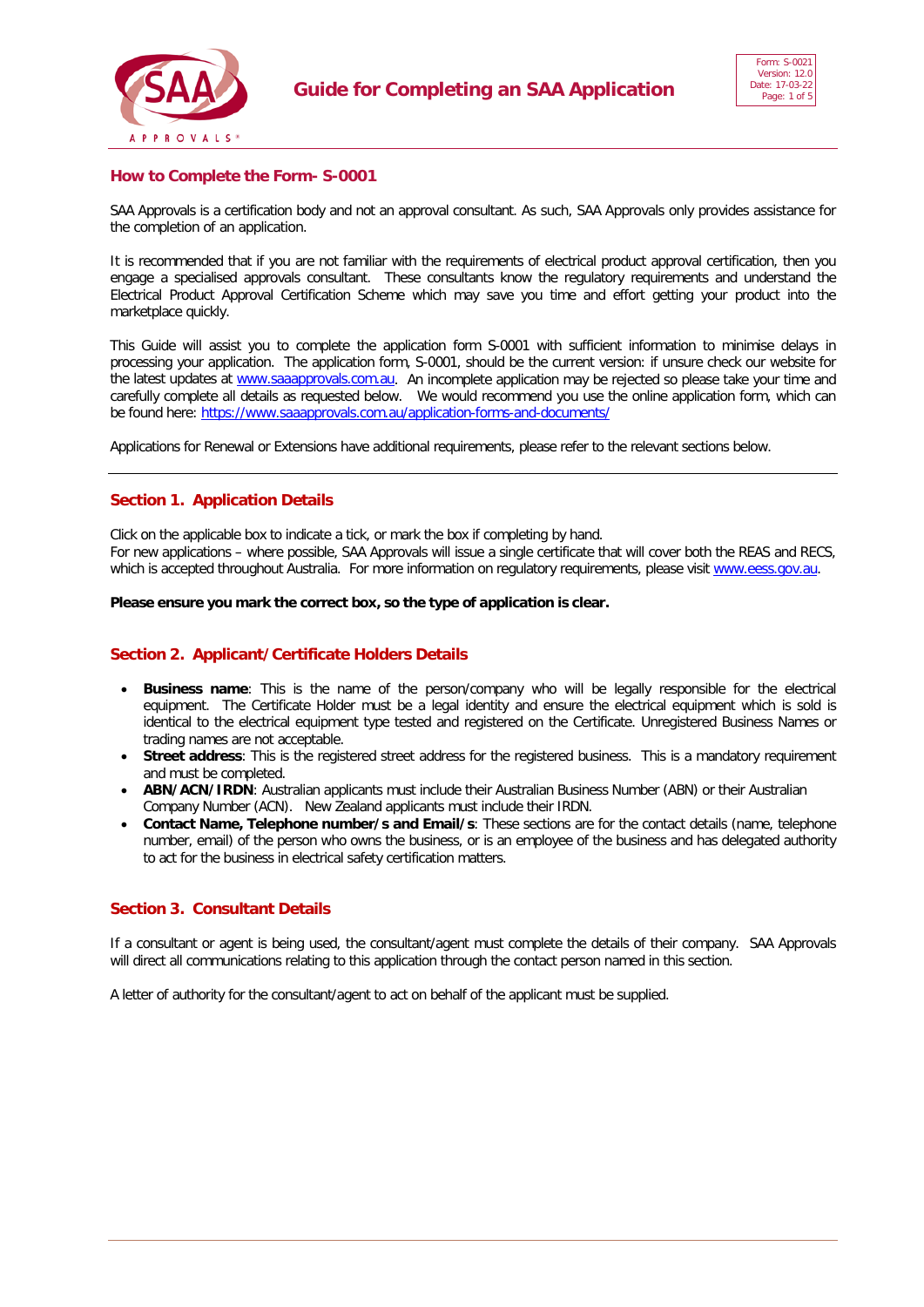



# **Section 4. Product details and model/s**

- **Product description:** This is a description of the "type" of electrical equipment to be certified. You should include information in this box to best describe your product, however, please keep it accurate and concise. This information will be included on the Certificate, and we may add further details as necessary. If the application is for Modification, Renewal or Extension, it will be as per the original Certificate.
- **Manufacturer's name and address:** This is the name and address of the manufacturer of the electrical product to be certified and needs to align with the information in the test report/s.
- **Model Number:** List all models here. Only the model numbers listed here will appear on the certificate. There must be a traceable link between the models listed on the form and the models in the test report.
- **Brand/Trade Name:** This is the brand, trade or company name that will be marked on the manufactured product. If there is more than one name, list them all here aligned with the corresponding model/s. The application cannot be processed without at least one brand/trade name per model.
- **Electrical Rating:** These are the basic electrical details to be marked on the product as detailed in the standard. The ratings must align with the values detailed in the test report/s for the corresponding model, if not, an explanation for the differences between the marked values and tested values must be provided.

**Note:** An additional Modification Fee will be applied for numerous models or where complex assessment is required. The maximum number of models per application is 500.

## **Section 5. General Modification/s – General changes that affect models**

List **all** changes that affect applicable models. For example, a change in components, colour, supplier, additional supply plug and cord or any change that affects the products on the existing certificate.

If your application is for a modification only, list only the changes required, **not** the details that are already listed on the certificate.

**Note:** An additional Modification Fee will also be applied where complex assessment is required.

## **Section 6. Supporting Documentation - Test Report Details**

List all applicable test reports here.

The test report must be endorsed and marked with the test laboratory's accreditation logo and the test standard must be listed in the test laboratory's accreditation documentation.

The following information should be on every test report:

- **Test Report Number:** This is a unique identifier and every page should be traceable to this unique identification. Refer to AS ISO/IEC 17025.
- **Name of Laboratory:** This is the name of the laboratory which performed the testing for the electrical equipment.
- **Test Report Date:** This is the date on the report that indicates when the report was produced.
- **Test Standard (inc. edition):** This is the safety standard number/s that the electrical equipment was tested to.
- **Laboratory Accreditation:** List the accreditation type the laboratory has.

**Note:** More details on acceptable test reports can be found below under 'ADDITIONAL INFORMATION – EVIDENCE OF COMPLIANCE**'**.

## **Section7. Additional Supporting Documentation**

Click on the applicable box, or mark the box if completing by hand, indicating what supporting information has been provided in addition to the test report/s.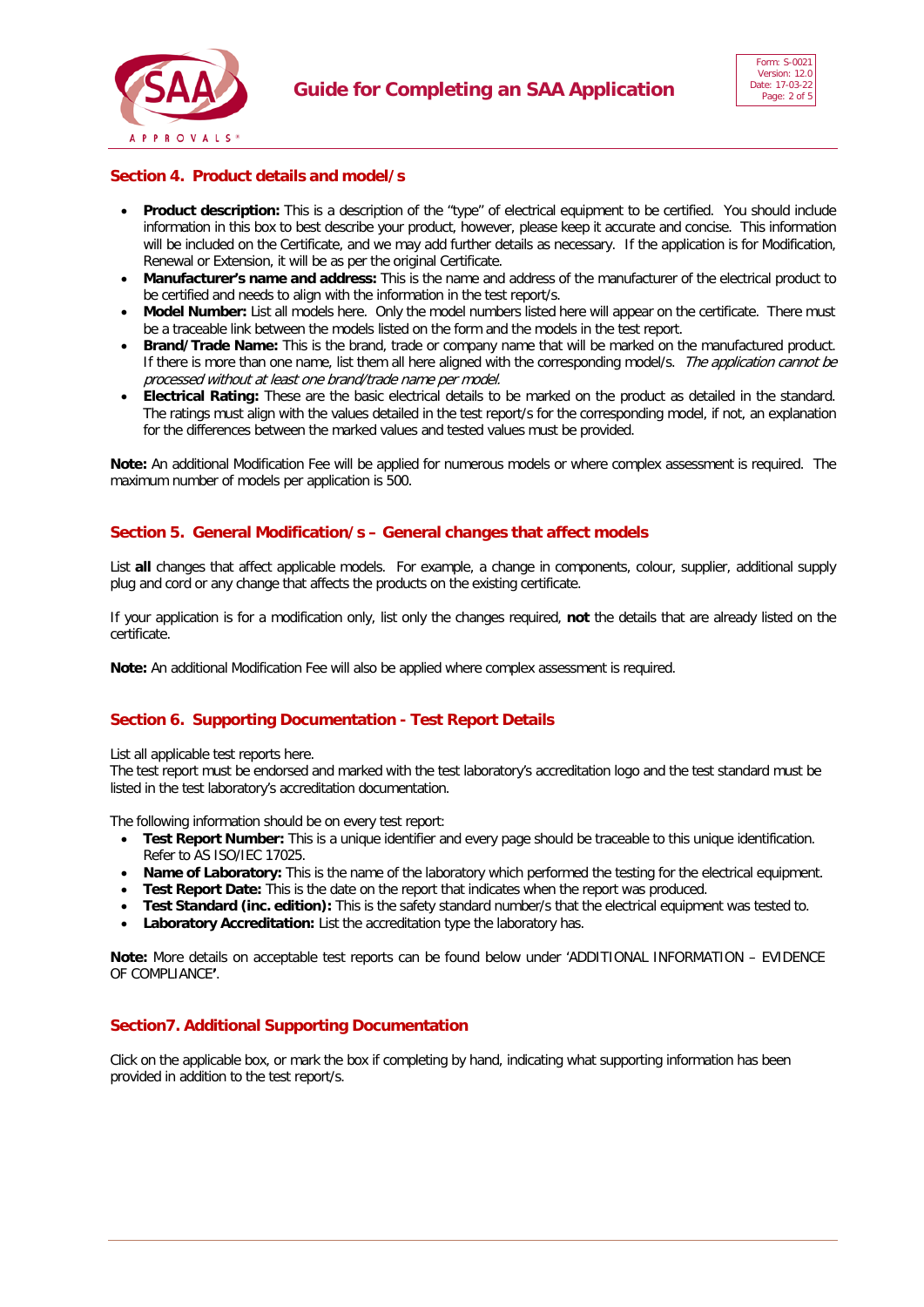



# **Section 8. Declaration by Applicant/Certificate Holder/Consultant**

If the application form is completed by the applicant, this declaration **must** be signed by the owner of the business whose details appear in Section 2 or an authorised employee of that business who by their position or appointment has authority to act on behalf of the applicant. By signing the application form you are declaring that you have read and understood the Terms, Conditions and Obligations of the SAA Approvals Electrical Product Certification Scheme and will abide by them.

If the application form is completed and signed by the consultant, a copy of the letter of authorisation must accompany the application. The consultant must ensure that the applicant is supplied with the SAA Approval's Terms, Conditions and Obligations and the applicant provides the consultant with a signed declaration stating they have read and understood the Terms, Conditions and Obligations of the SAA Approvals Electrical Product Certification Scheme. This declaration must accompany the application.

**Note:** Each application is treated as a new job and the declarations mentioned above must accompany each new application.

## **APPLICATION FEE**

The application fee is required at the time the application is submitted. A Tax Invoice/receipt will be issued for all payments. All fees are non-refundable regardless of the outcome of the application as stated in the SAA Approvals Terms, Conditions and Obligations.

The fee for an application will depend on the type of application, the number of models and test reports submitted. The SAA Approvals fee schedule is available on our website [www.saaapprovals.com.au](http://www.saaapprovals.com.au/) or alternatively please contact us.

You can pay by several methods:

• **Credit card:** AMEX/Visa/Mastercard/Alipay via our online link which will be provided when the application has been logged.

• **Electronic Funds Transfer (EFT):** Our bank details are on our website:<https://www.saaapprovals.com.au/fees/> Once payment is made, forward a copy of the payment transaction to us by email or attach it to the application form.

## **RENEWAL APPLICATIONS**

A renewal application may be submitted eight months prior to the expiry date and should not be submitted later than one month prior to the expiry date.

## **EXTENSION APPLICATIONS**

The purpose of an extension is to allow existing stock to be sold within Australia and/or New Zealand. It is only permitted when manufacturing of the product has been discontinued.

The certificate holder must also provide a signed statement on company letterhead stating the following:-

- 1. Design, materials and construction has not changed from the originally approved product;
- 2. Provide details of any reports received (during life of article approval) of safety incidents involving the articles requiring extension of approval. If no reports were received, a declaration stating that no reports were received;
- 3. Details of the reason for the extension request;
- 4. How many articles and models are still to be sold;
- 5. How many months you wish the certificate to be extended for (maximum allowed is 12 months);
- 6. If the extension is required for particular models or all models listed on the Certificate.

Electrical Safety Regulators are the only bodies that may approve an extension application. For REAS - Declared products only, SAA Approvals must seek approval from Fair Trading (NSW).

**Note:** This may take several weeks to be reviewed by the Regulator, so please ensure your application is submitted at least one month prior to the expiry of the certificate. Each application is independently reviewed by the Regulator and there is **no** guarantee the application will be approved. The Regulator may also request the applicant provide additional details such as a new test report or independent review indicating the article is safe.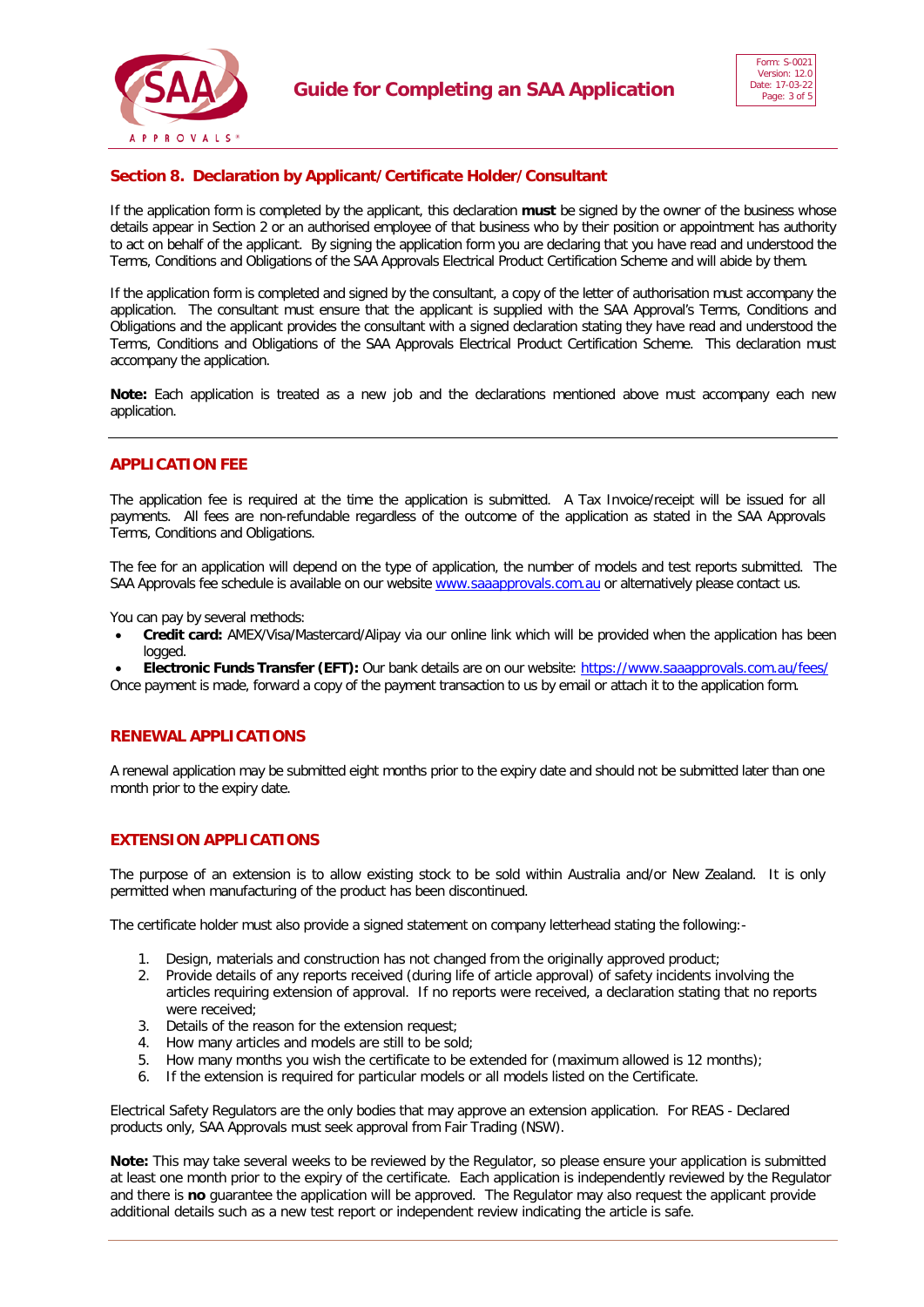



# **ADDITIONAL INFORMATION - EVIDENCE OF COMPLIANCE**

#### **A. Foundation for Claim of Compliance**

In the case of non-declared or out-of-scope equipment, in addition to any test report to the applicable standard, separate evidence showing that it meets the essential safety criteria of AS/NZS 3820 may also be required if the standard assessed does not cover all the risks associated with the equipment.

Sufficient technical documentation must be provided to demonstrate that the product complies with the applicable standard. The following would form the minimum technical documentation to be supplied with the application form.

Certification is based on the following order of application of Standards:

- Must meet the essential safety criteria of AS/NZS 3820;
- Australian and New Zealand Standards;
- International Electro Technical Commission (IEC) Standards;
- European Norm (EN) standards or Harmonised Document (HD) based on IEC Standards;
- Any National Standards that show equivalence to IEC Standards.

#### **B. Test Reports**

An acceptable test report is one which is:

- A report from a laboratory accredited by a signatory under the International Laboratory Accreditation Cooperation (ILAC) Mutual Recognition Arrangement. These reports must be endorsed/marked with the laboratory's accreditation logo;
- A CB test report issued under the IECEE CB Scheme. The CB certificate must also be provided.

We reserve the right to check with the issuing laboratory regarding the provenance of the test report.

The above reports should:

- Be valid and issued by laboratories where the scope of accreditation includes the standards listed in the report;
- Include endorsement logos of the accreditation body;
- Include an authorised approving signatory as per the accreditation;
- Include the current version of the relevant Australian standard;
- Include a full listing of all clauses and sub-clauses and results for each;
- Include sufficient detailed colour photographs necessary to identify the product;
- Include full technical details including, but not limited to:
	- o description of the unit(s) including nameplate marking details of the unit(s) under test;
	- if more than one model, details of the differences between the models listed on the test report and which tests were applied to which models;
	- o normal temperature and abnormal test conditions and results;
	- leakage current and electric strength test results;
	- o details of any specific tests for the product as listed in the relevant standard;<br>
	o detailed component listing of all components (and alternates) that were inclu
	- detailed component listing of all components (and alternates) that were included in the assessment for the report;
	- o all critical and approved components;<br>
	o resistance to heat and fire results (i
	- resistance to heat and fire results (tabulated detailed results of all components tested, temperature applied, details if flamed and any consequential tests as required).

#### **C. Other Information which may be required**

- User and installation instructions and documents that will be provided upon sale of the product;
- Draft layout of the label with provision of a space where the certificate of approval number will be placed;
- Circuit diagrams, list of materials and components where necessary to identify the product;
- Specifications of key parts such as transformers and protective devices;
- Copies of relevant certificates for critical components, if different from those listed in the test report.